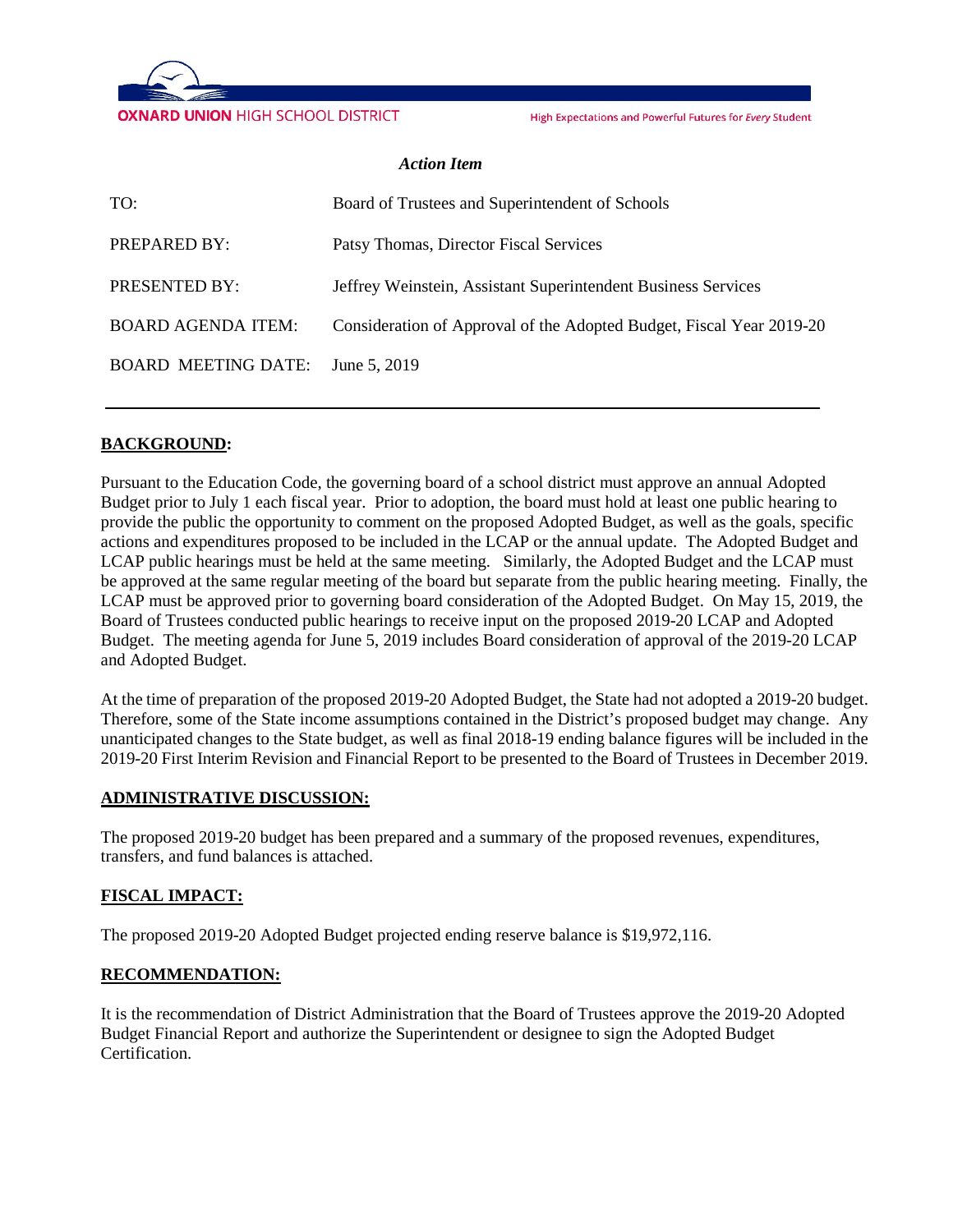### **2019-20 Proposed Budget Summary**

### **2019-20 Fiscal Overview**

The District's 2019-20 budget reflects a continued increase in funding by the State. The Governor's 2019-20 budget at the May Revise included a decrease in COLA from 3.46% to 3.26%. The Local Control Funding Formula (LCFF) is fully funded.

The District's Supplemental/Concentration funding for 2019-20 is \$28,248,281 which supports the Local Control Accountability Plan (LCAP).

The District is projecting the 2019-20 budget will deficit spend (\$2,089,770). The deficit will be offset by the CSEBO reserves for retiree benefits in the amount of \$2,181,030 and the Unit Share "Off Schedule" Reserve of \$812,187 that will be budgeted at the 2019-20 First Interim. The multi-year is projecting deficit spending in year 2 and 3 which will be offset by the CSEBO retiree reserves.

Enrollment is projected to increase .439% (less than half of 1%) based on historical comparisons. The ratio of Enrollment to Average Daily Attendance (ADA) is estimated at 93.42% (excluding County Operated ADA). The District continues to work on programs to increase ADA of its student population. .

### **2019-20 Budget Development Assumptions**

There are many unpredictable factors that affect revenues and expenditures. The District bases it's 2019-20 budget on assumptions. This is the best information available at the time the budget is developed. The budget report, therefore, should be considered a "financial snapshot" on the date it is approved.

As variables change, formal adjustments approved by the Governing Board are made throughout the course of the year. The District utilizes School Services of California, Inc. dartboards which provides officially recognized financial information for budgetary reporting. The district's budgetary methodology encompasses the following assumptions for developing the 2019-20 Adopted budget:

- The district uses the FCMAT calculator for the LCFF revenue projection.
- The district questions and/or validates all new requests for expenditure increases.
- The district holds the line on expenses and budgetary increases to the best extent possible and all budgetary increases are reviewed on a case-by-case basis – most increases are made because of normal operations for employee salaries and benefit costs and adjustments for utilities and other services.
- The budget includes a proportional allocation to provide supplemental services to English Learners (EL), Low Income and Foster Youth students through the Local Control Accountability Plan (LCAP).

The financial assumptions upon which the 2019-20 budget report is based are as follows:

# **REVENUE**

- $\checkmark$  Total revenues are projected to increase by \$123,412 over the 2018-19 Estimated Actuals.
- $\checkmark$  Local Control Funding Formula (LCFF) is projected to increase over prior year \$493 per Average Daily Attendance (ADA).
- $\checkmark$  Cost of Living Allowance (COLA) for LCFF, state categorical programs, Special Education and Child Nutrition is projected at 3.26%.
- $\checkmark$  LCFF is calculated based on 15,710.91 ADA and 66.12% Unduplicated Pupil Percentage.
- $\checkmark$  Lottery revenue is based on \$151 per ADA for Unrestricted and \$53 per ADA or Restricted Prop. 20.
- $\checkmark$  Mandated Block Grant is based on \$61.94 per ADA.
- $\checkmark$  Federal Programs are based on 2018-19 funding less carryover.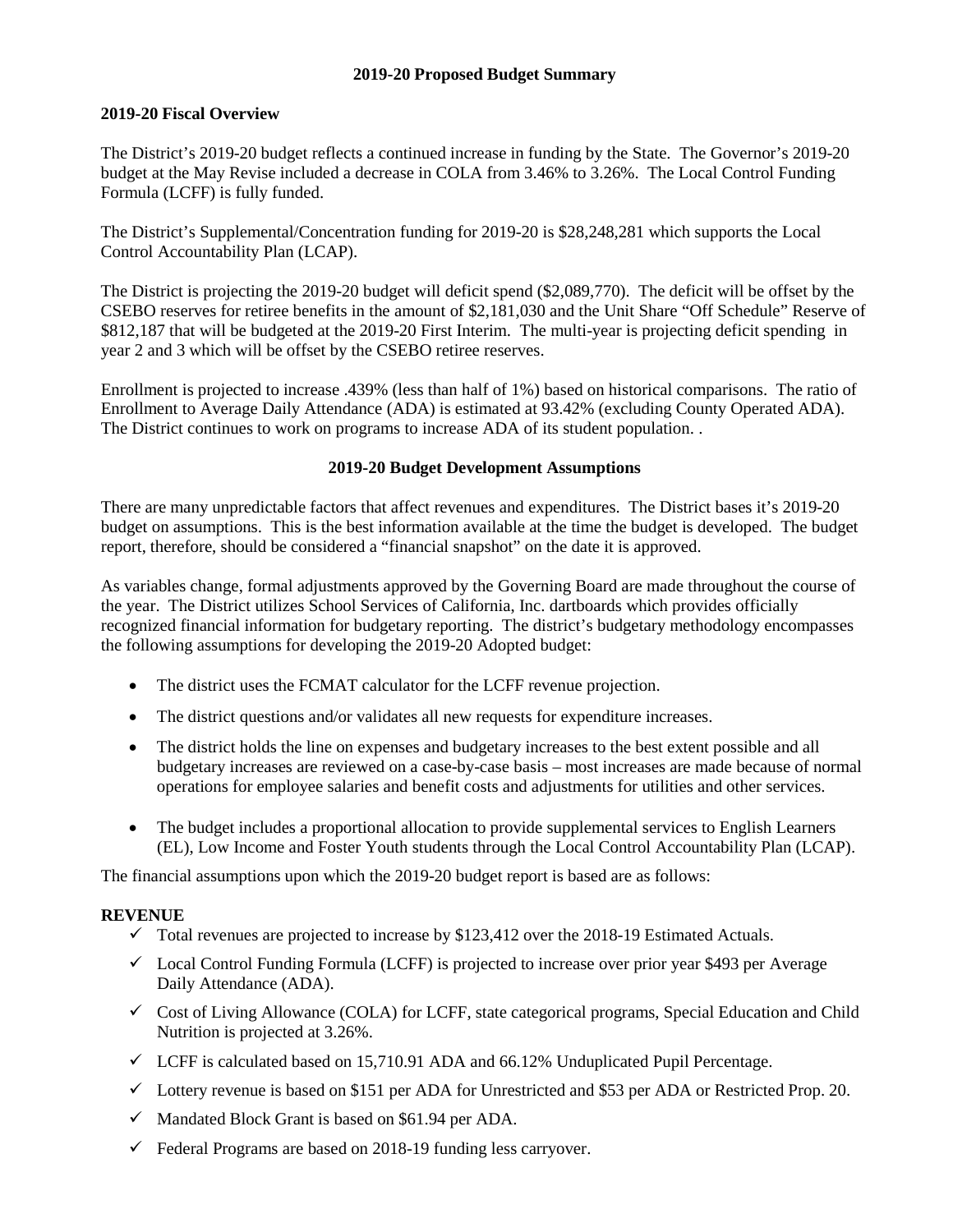$\checkmark$  \$1.6m Special Education School Readiness Grant

### **EXPENDITURES**

- $\checkmark$  Total expenditures are projected to increase by \$715,584 over the 2018-19 Estimated Actuals.
- $\checkmark$  Teacher Student ratio was staffed at 28.43:1 for the comprehensive high schools and flat staffing for the alternative schools (Frontier 17 fte, Oxnard Middle College 2.0 fte and Condor 17 fte).
- $\checkmark$  Additional teachers staffed is 10.60 fte Class Size Reduction, 1.20 fte GED, 1.2 fte Oxnard Middle College, 4.0 fte Condor and 4.0 fte Frontier in Supplemental/Concentration Funding.
- $\checkmark$  Increase staff costs for step/column and longevity movement.
- $\checkmark$  CalSTRS employer rate 17.10% an increase of .82% over fiscal year 2018-19.
- $\checkmark$  CalPERS employer rate 20.733% an increase of 2.671% over fiscal year 2018-19.
- $\checkmark$  Employee health and welfare increased by approximately 11.11%.
- $\checkmark$  School site allocations is \$80 per 2018-19 CBEDS.

### **Revenue Summary**

### Local Control Funding Formula (LCFF)

The District uses the Fiscal Crisis & Management Assistance Team (FCMAT) calculator for the LCFF revenue projection. The 2019-20 base grant is \$9,329 plus \$243 add-on per ADA for a total of \$9,572. There is also a 20% supplemental grant and 50% concentration grant above 55% for students that are eligible through Free and Reduced Priced Meal (FRPM), English Learner and Foster Youth. The total LCFF entitlement per ADA is \$11,437.

At budget adoption, the District's projected unduplicated pupil 3 year rolling percentage is 66.12%.

The District's LCFF funding at budget adoption totals \$179,683,231. This is an increase of \$8,720,351 over the 2018-19 Estimated Actuals.

### Federal Revenues

The District's Federal revenues are projected to decrease by (\$624,186) in fiscal year 2019-20 compared to 2018-19 Estimated Actuals.

The decrease is due to the reduction of (\$416,248) in Migrant Education Funding, services will be provided by the Ventura County Office of Education, (\$488,652) in carryover funds included in Estimated Actuals and are not budgeted in the 2019-20 Adopted Budget. Any carryover funds will be reported at the 2018-19 Unaudited Actuals and if needed, will be budgeted in the 2019-20 First Interim Report. The decreases are offset with \$205,711 in Title IV funding and \$75,003 increase in Workability Funding.

### Other State Revenue

The District's Other State revenues are projected to decrease by (\$3,448,841) in fiscal year 2019-20 compared to 2018-19 Estimated Actuals.

The decrease is due to 2018-19 One Time Discretionary Funding of (\$2,840,184). Reductions due to carryover funds that are included in 2018-19 Estimated Actuals are not budgeted in the 2019-20 Adopted Budget include (\$116,596) in Restricted and Unrestricted Lottery, (\$175,829) Academy (CPA), and (\$10,000) California Scale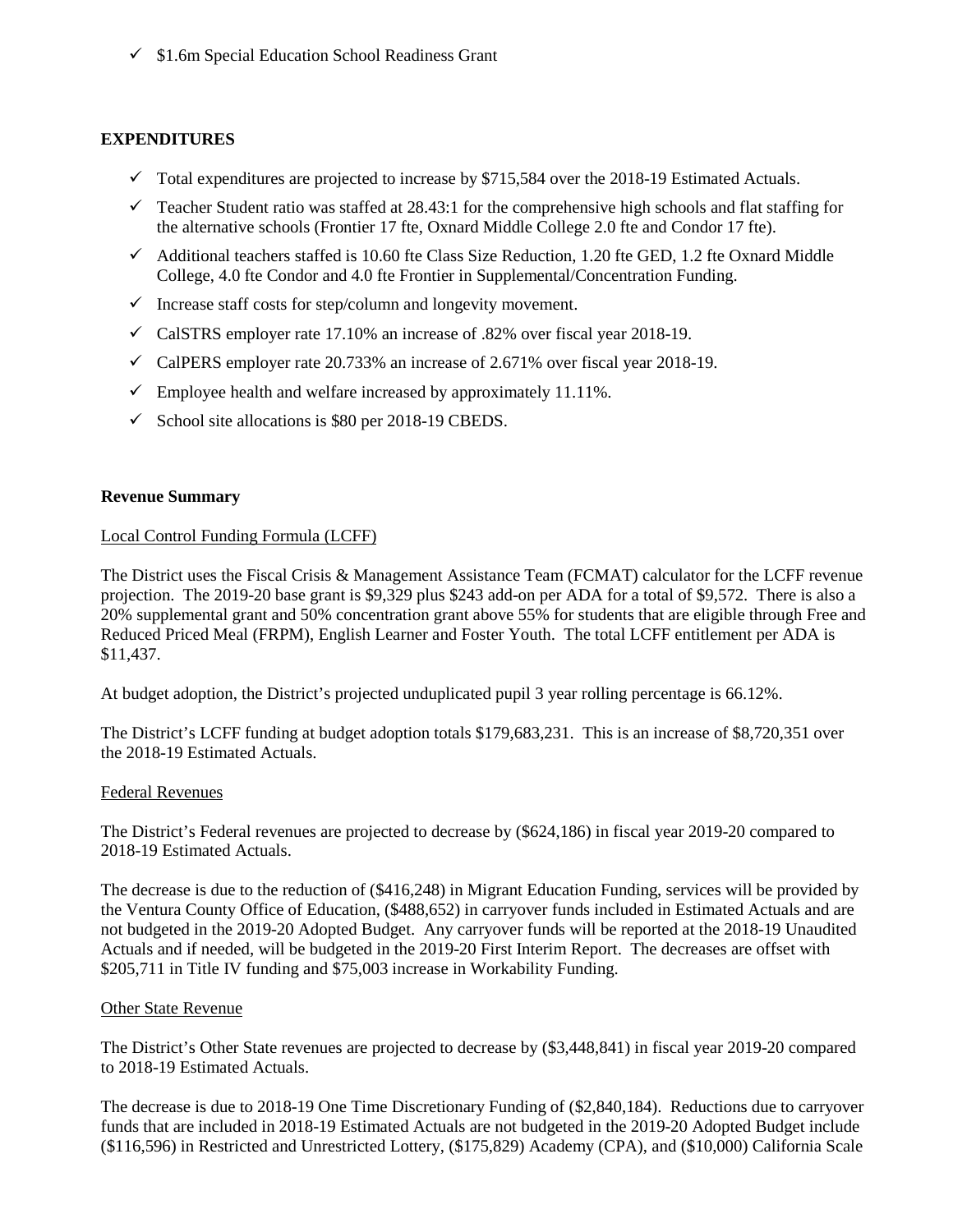Up MPSS Statewide Initiative. Any carryover funds will be budgeted in the 2019-20 First Interim Report. Special Education Mental Health Funds were decreased (\$166,945) at the advisement from the County SELPA. The SELPA is not sure there will be funds available. This may change by First Interim. The decrease is offset by a decrease in expenditures. A decrease of (\$565,546) in STRS on Behalf which is offset with a decrease in expenditures. GASB 68 and 75 are required accounting and financial reporting for Pensions.

The reductions were offset by an increase of \$40,795 in Mandated Block Grant, \$221,900 in Career Technical Education Incentive Grant (CTEIG), and \$163,564 in Classified School Employee Summer Assistance Program.

### Other Local Revenue

The District's Other Local revenues are projected to decrease by (\$4,523,912) in the 2019-20 Adopted Budget compared to 2018-19 Estimated Actuals.

The decreases are due to the receipt of one time CSEBO revenue for retiree benefits in the amount of (\$5,815,540), a reduction in the amount of (\$75,324) in rental revenue this is partially due to the closing of 3 sites for field upgrades, (\$14,985) in donations that are budgeted at First Interim, ASB reimbursable of (\$340,688) that will be budgeted during First and Second Interim as needed, miscellaneous reimbursements in the amount of (\$35,013), ROP and CTE Reimbursements in the amount of (\$272,050) for ROP class supplies and substitute costs, and the reimbursement of (\$144,614) for the Union Executive Director who will be funded directly out of Unit Share. Reimbursable revenue is budgeted as the reimbursable expenditures happen which is reported at 1st and 2nd Interim. Special Education AB602 was reduced (\$260,843) over prior year due to increase in enrollment but not an increase to the SELPA funding.

The decrease is offset by new funding for the Special Education Readiness Grant \$1,638,664, increase in summer school reimbursement of \$773,260, increase in charter school oversight \$12,712 and TUPE allocation increase of \$8,325. Miscellaneous revenue adjustments totaling 2,184.

### Contributions

The General Fund Contributions for the 2019-20 Adopted Budget are projected to increase \$170,686 over the 2018-19 Estimated Actuals.

The contributions for Special Education are projected to decrease (\$1,479,811) in the 2019-20 Adopted Budget. This is due to the Special Education Readiness Grant, reduction in AB602 funding and increase in IDEA SPED funding.

The contribution for Routine Restricted Maintenance Account (RRMA) is projected to increase \$1,945,905 in the 2019-20 Adopted Budget over 2018-19 Estimated Actuals. The district was previously required to budget the lesser of 3% of the total general fund expenditures or the amount deposited in 2014-15 \$4,576,231. This allowance sunset and the district is now required to contribute the full 3%.

The contributions for Title II and Title II LEP (\$295,408) were budgeted in 2018-19 due to disallowed expenditure findings during the District's Federal Program Monitoring audit.

### **Expenditure Summary**

The District's total projected expenditures for the 2019-20 Adopted Budget totals \$217,372,254 which is an increase of \$715,584 over the 2018-19 Estimated Actuals.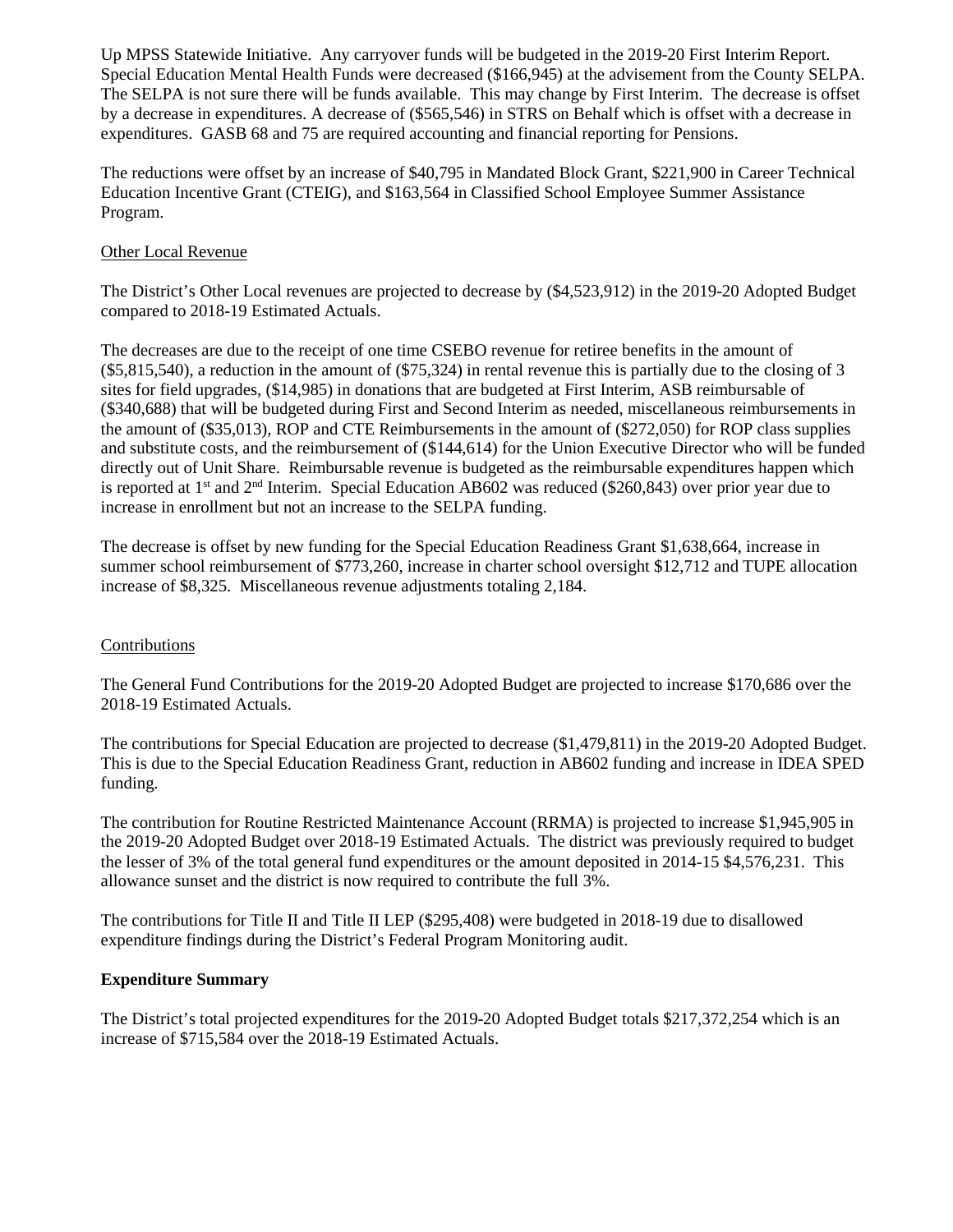## Certificated Salaries

Are projected to be \$88,189,462 which is an increase of \$1,022,195 over the 2018-19 Estimated Actuals. The increase is due to step and column increases and budgeting for a 1% off schedule that was agreed to in the Certificated Bargaining Unit contract.

### Classified Salaries

Are projected to be \$27,620,612 which is an increase of \$1,530,245 over the 2018-19 Estimated Actuals. The increase is due to budgeting \$420,905 in Paraeducator 1:1 vacancies and positions that were filled, \$163,564 in new funding for Classified Employee Summer Assistance Program, an increase in summer school positions (reimbursable) of \$366,508, new positions and vacancies that were reduced in 2018-19 that are fully budgeted at Adopted in clerical and classified management of \$801,178 and miscellaneous decreases due to the completion of programs and hourly salaries that were reduced in the amount of (\$221,910).

### Employees Benefits

Are projected to be \$69,723,735 which is an increase of \$4,116,402 over the 2018-19 Estimated Actuals. The increase is due to the .82% in CalSTRS (16.28% to 17.10%) and 2.671% in CalPERS (18.062% to 20.733%) employer rate increases. Health and Welfare's overall increase was approximately 11.11%. Retiree benefits increase was approximately 3%. The District continues to work with CSEBO and Segal to finds ways of reducing retiree medical premiums. State Unemployment Insurance (SUI) rate and Workers Compensation rates remained the same.

## Books and Supplies

Are projected to be \$7,170,868 which is a decrease of (\$760,954) over 2018-19 Estimated Actuals. The decrease is mainly due to reducing the supply budget in Routine Restricted Maintenance to offset the transfer of Grounds Maintenance Workers and Custodians salary and benefits of (\$175,219), budgeted Carl Perkins supplies to services for showcase and printing (\$130,947), reduced supplies to fund Site Intervention Specialist in the School Wide Program (\$705,782), removal of prior year carryover funds of (\$551,875) and 10% decrease to district and site budgets, removal of reimbursable budgets, transfer of prior year budgets to cover payroll increases or services and programs that have ended for a total of (\$724,720) and (\$55,172) in miscellaneous changes. This is offset by the increase in LCAP funding of \$1,582,761.

### Services and Other Operating

Are projected to be \$20,692,418 which is a decrease of (\$1,109,718) over 2018-19 Estimated Actuals. The decrease is mainly due to the loss of District Migrant Funds that will be handled at the Regional level of (\$76,777), prior year carryover of (\$577,023), end of College Readiness Block Grant (\$761,969), loss of Mental Health Funds of (\$166,945) and reduction in Routine Restricted Maintenance to offset the transfer of Grounds Maintenance Workers and Custodians salary and benefits of (\$128,889) and (\$557,119) in miscellaneous changes to district and site budgets. This was offset by \$1,159,004 in LCAP funding.

### Capital Outlay

Is budgeted to be \$587,466 which is a decrease of (\$4,098,698) over 2018-19 Estimated Actuals. This is mainly due to the completion of Prop 39 funding (\$3,298,678), reduction of capital projects in Routine Restricted Maintenance (\$209,095) due to the modernization projects that will be paid with Measure A funding, removal of one time purchases for new copiers/printers, 6 passenger vans, warehouse shrink wrapper, golf carts and sound system for Camarillo High School (\$610,398) and \$19,473 in miscellaneous changes.

### Other Outgo

Is budgeted to be \$3,387,693 which is an increase of \$16,112. The increase is mainly due to the increase in the principal payment for the Solar debt of \$64,104 which is offset by the decrease in interest for the Solar debt of (\$24,637). The transfer of apportionment for County Operated Schools decreased (\$10,247) due to a decrease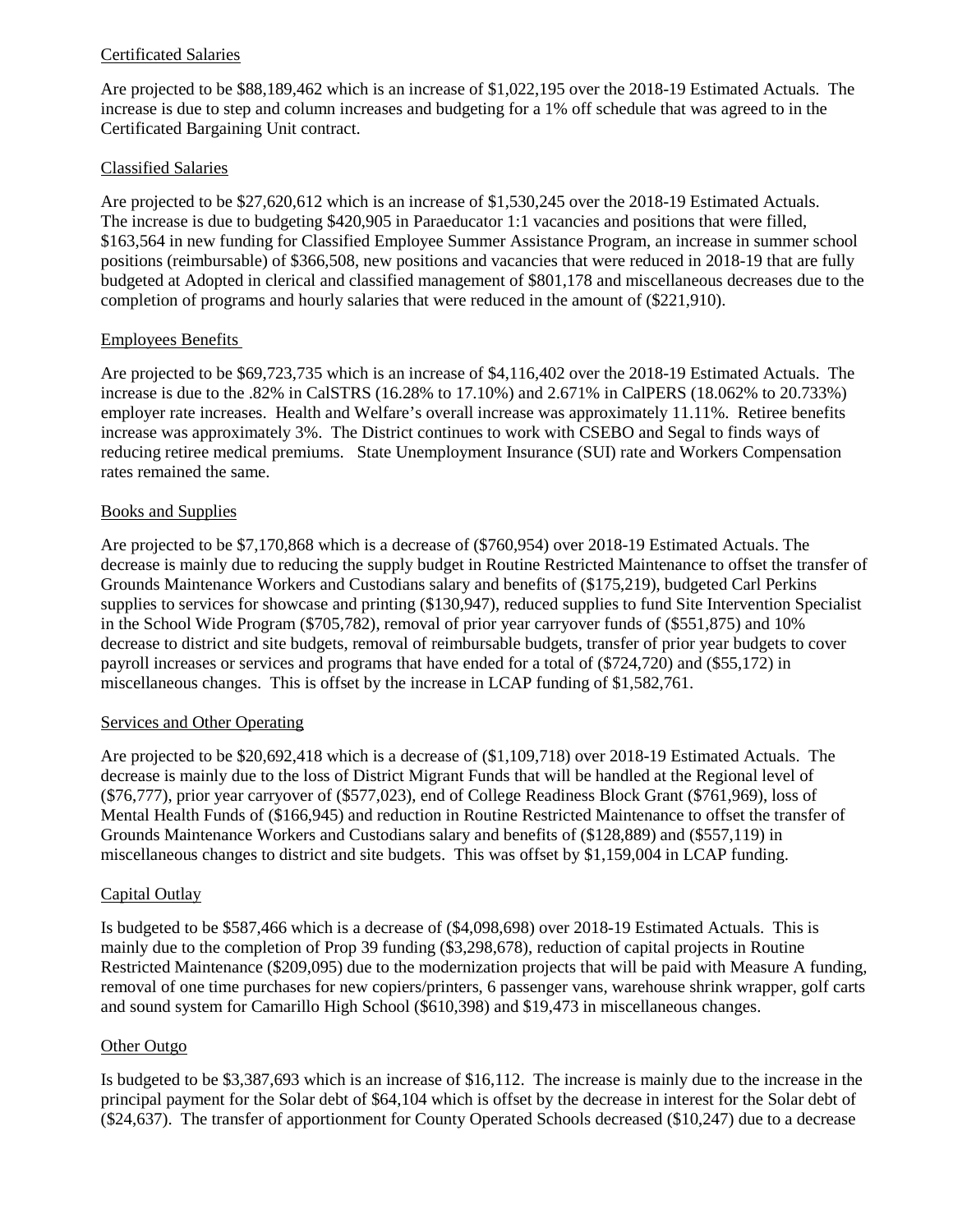in ADA, State Special Schools decreased (\$20,880) due to budgeting to actuals and Adult Education Indirect increased \$7,772.

# **General Fund Expenses by Function**

A Function represents a general operational area in the district. Functions are defined by the state to promote consistent accounting and reporting throughout the state.

| <b>Function</b>                     | 2018-19<br><b>Estimated Actuals</b> | 2019-20<br><b>Adopted Budget</b> | $%$ of<br><b>Total</b> |
|-------------------------------------|-------------------------------------|----------------------------------|------------------------|
| Instruction                         | \$<br>128,487,642                   | \$<br>130,413,469                | 60.00%                 |
| <b>Instruction Related Services</b> | 26,513,729                          | 25,745,001                       | 11.84%                 |
| <b>Pupil Services</b>               | 21,116,122                          | 22,395,558                       | 10.30%                 |
| <b>Ancillary Services</b>           | 3,285,977                           | 3,066,016                        | 1.41%                  |
| <b>Community Services</b>           | 248,773                             | 255,364                          | 0.12%                  |
| General Administration              | 11,407,011                          | 12,754,240                       | 5.87%                  |
| <b>Plant Services</b>               | 21,742,688                          | 18,879,538                       | 8.69%                  |
| Other Outgo                         | 3,854,728                           | 3,863,068                        | 1.78%                  |
| <b>Total</b>                        | \$<br>216,656,670                   | \$<br>217,372,254                | 100.00%                |

Following are the main function areas included in the General Fund (excludes Transfers Out).

- **Instruction--**Activities dealing directly with the interaction between students and teachers.
- **Instructional Related Services--**Activities that provide administrative, technical, and logistical support to facilitate and enhance instruction and community services.
- **Pupil Services--**Activities involving counseling for students or parents.
- **Ancillary Services--**School sponsored activities during or after school that are not essential to instruction. These activities generally are for motivation and enjoyment of skills in a competitive or non-competitive setting.
- **Community Service--**Activities that provide community services to participants other than students.
- **General Administration--**Expenses related to district wide or countywide administrative activities.
- **Plant Services--**Activities that maintain and safeguard buildings, grounds, and equipment.
- **Other Outgo--**Debt service and transfers out to other funds and agencies.

### **Ending General Fund Balance**

The Adopted Budget projects a decrease of \$2,089,770 in the ending balance from the 2018-19 Estimated Actuals.

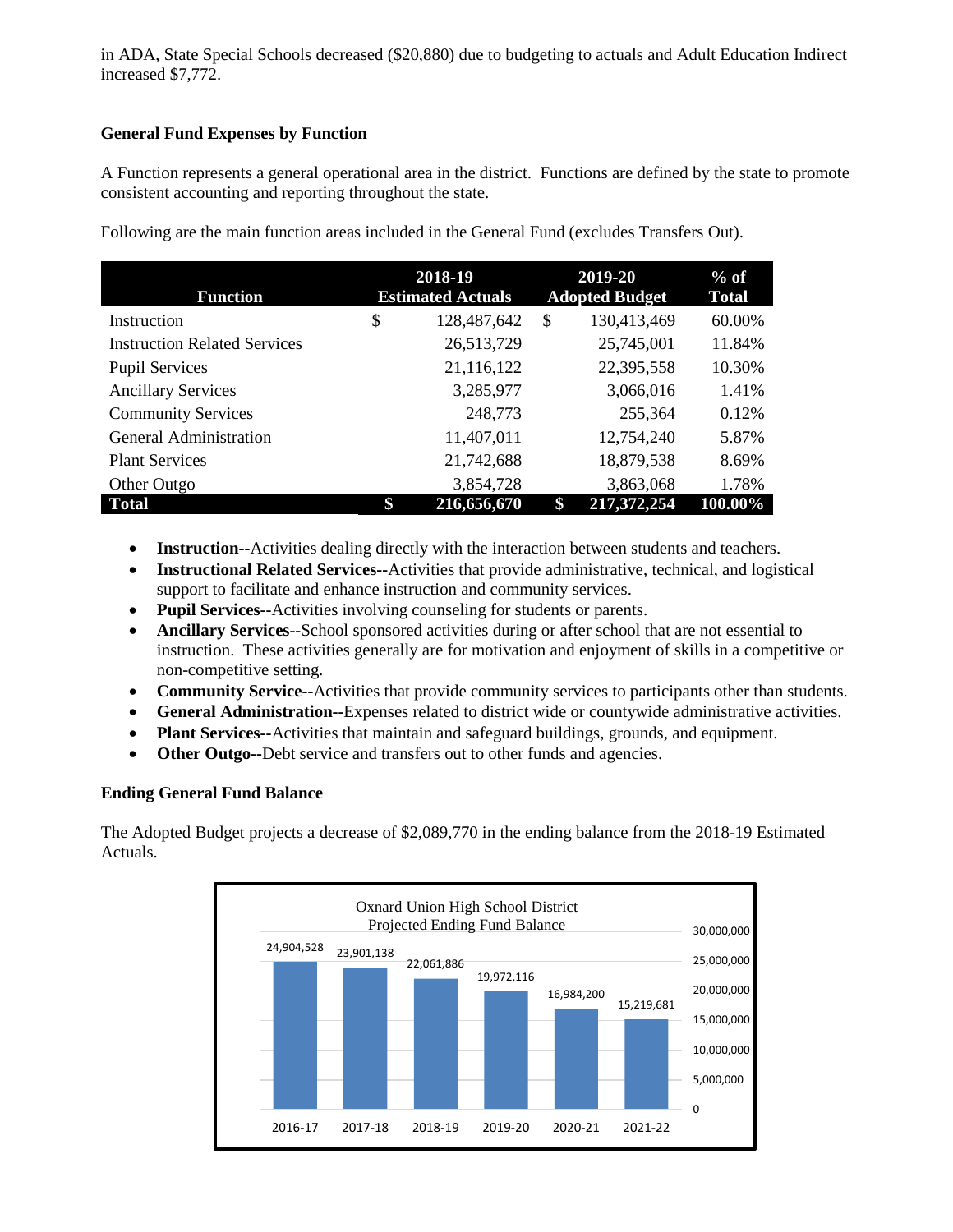The District's Components of End Fund Balances are as follows:

|                                       | 2018-19                  | 2019-20               |
|---------------------------------------|--------------------------|-----------------------|
| <b>Fund Balance Components</b>        | <b>Estimated Actuals</b> | <b>Adopted Budget</b> |
| Revolving Cash & Stores Inventory     | \$280,748                | \$210,000             |
| Reserve for Economic Uncertainty (3%) | 6,508,538                | 6,522,136             |
| <b>CSEBO Reserve Retiree Benefits</b> | 3,605,410                | 1,424,380             |
| Prop 39 Energy Savings                | 91,000                   | 91,000                |
| <b>Summer School Savings</b>          | 1,411,547                | 1,411,547             |
| <b>Unallocated Unit Share</b>         | 1,539,656                | 2,209,630             |
| Unassigned/Unappropriated             | 8,624,987                | 8,103,423             |
| Total                                 | \$22,061,886             | \$19,972,116          |

# **Local Control Accountability Plan (LCAP) Budget**

The local Control Accountability Plan (LCAP) budget provides supplemental services to the District's English learners, free and reduced-price meal program eligible, foster youth. The projected 2019-20 Supplemental revenue is \$19,886,886 and the Concentration revenue is \$8,361,395 for a total of \$28,248,281. These funds are considered unrestricted, but the District budgets the Supplemental & Concentration funds in a locally defined revenue. The District also budgeted based on the instructional goal and actions. The LCAP is budgeted as follows:

| Goal                                                   | <b>Action</b>                                  | <b>Budget</b> |
|--------------------------------------------------------|------------------------------------------------|---------------|
| <b>Instruction</b>                                     |                                                |               |
| $1 - 1 - 1$                                            | Instructional Goals & Strategies               | 2,964,608     |
| $1 - 2 - 1$                                            | <b>Flexible Scheduling</b>                     | 32,079        |
| $1 - 3 - 1$                                            | <b>Lesson Study</b>                            | 107,911       |
| $1 - 4 - 1$                                            | <b>English Learner Support</b>                 | 123,773       |
| $1 - 5 - 1$                                            | <b>Project Based Learning</b>                  | 18,584        |
| $1 - 6 - 1$                                            | Instructional Materials & Technology           | 5,068,098     |
| $1 - 7 - 1$                                            | Instructional Coaching (Site & District)       | 752,943       |
| $1 - 8 - 1$                                            | Tech Coaching (Site & District)                | 1,133,696     |
| $1 - 9 - 1$                                            | Appropriately Assigned & Credentialed Teachers | 3,078,787     |
|                                                        |                                                | 13,280,479    |
| <b>College &amp; Career</b>                            |                                                |               |
| $2 - 1 - 1$                                            | Post-Secondary Partnerships                    | 266,049       |
| $2 - 2 - 1$                                            | College Apps & FAFSA                           | 20,457        |
| $2 - 3 - 1$                                            | <b>AVID</b>                                    | 437,068       |
| $2 - 4 - 1$                                            | PSAT/SAT                                       | 563,366       |
| $2 - 5 - 1$                                            | Advanced Placement & IB                        | 403,937       |
| $2 - 6 - 1$                                            | Counseling & Guidance                          | 420,114       |
| $2 - 7 - 1$                                            | Career Academies & Career Pathways             | 34,358        |
|                                                        |                                                | 2,145,349     |
| <b>Positive Behavioral Interventions &amp; Support</b> |                                                |               |
| $3 - 1 - 1$                                            | PBIS PD & Site Coaching                        | 151,053       |
| $3 - 2 - 1$                                            | <b>MTSS</b> Interventions                      | 6,092,753     |
| $3 - 3 - 1$                                            | <b>Cultural Proficiency</b>                    | 46,460        |
| $3-4-1$                                                | <b>CALSAFE</b>                                 | 705,000       |
| $3 - 5 - 1$                                            | Safe Schools & Well-Maintained Facilities      | 5,648,376     |
|                                                        |                                                | 12,643,642    |
| <b>Parent Involvement</b>                              |                                                |               |
| $4 - 1 - 1$                                            | <b>Parent Communication/ParentVUE</b>          | 100,780       |
| $4 - 2 - 1$                                            | Parent Survey                                  | 35,103        |
| $4 - 3 - 1$                                            | <b>Parent Programming</b>                      | 11,109        |
| $4 - 4 - 1$                                            | <b>Parent Liaison</b>                          | 31,819        |
|                                                        |                                                | 178,811       |
|                                                        | <b>Total Supplemental/Concentration</b>        | 28,248,281    |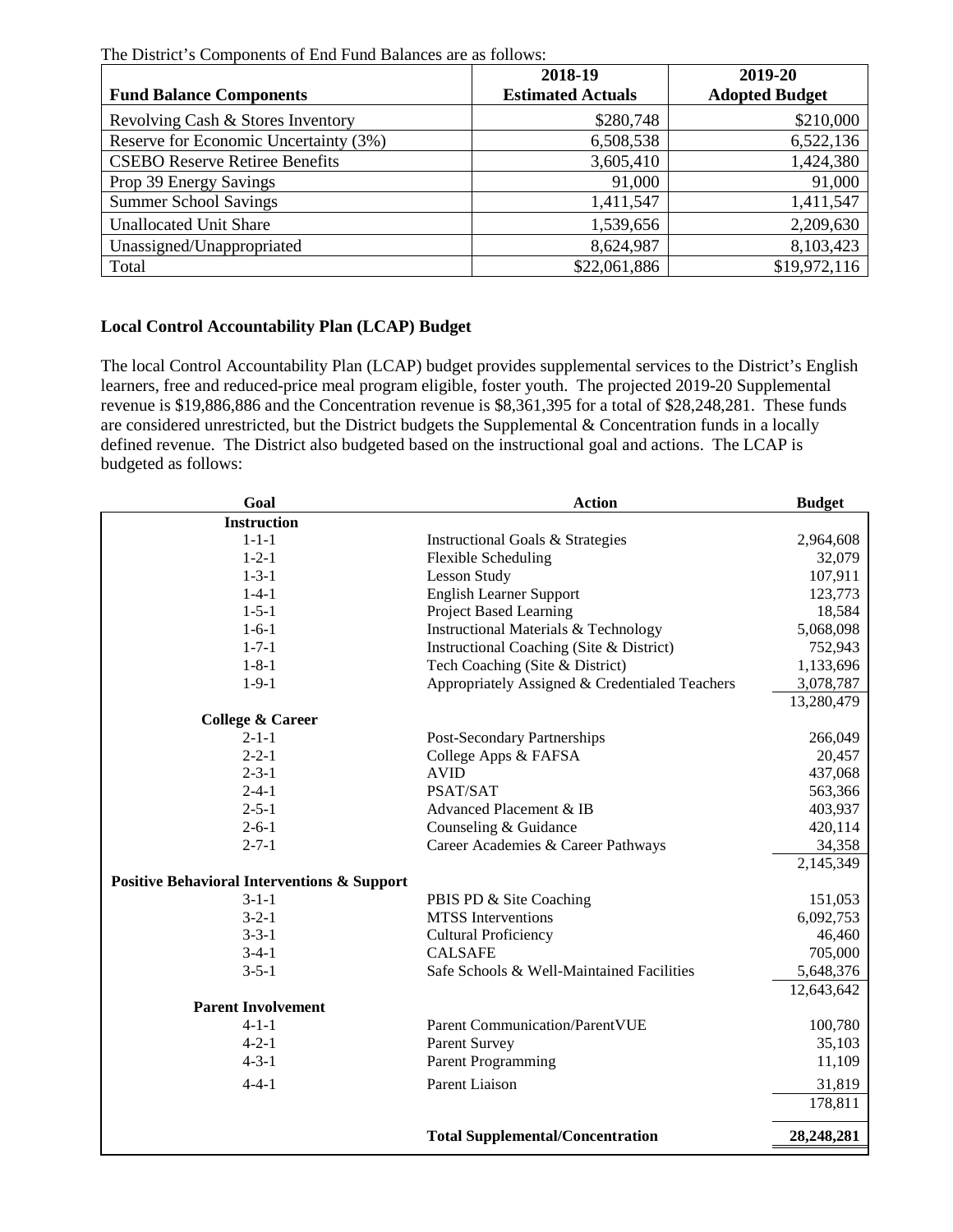## **Multi-Year Projection (MYP)**

The 2019-20 MYP at budget adoption reflects that the District will be able to maintain the statutory reserve throughout the forecast period. The MYP projects deficit spending in fiscal years 2020-21 and 2021-22 which will be offset by CSEBO retiree reserves. The MYP does not include any one-time funding. It will be included in Interim reports if the Governor includes it in the adoption of the state budget. Increases for step and column, STRS, PERS and Health and Welfare are included. The 10% reduction in operating budgets and \$10.00 per CBEDS reduction in site budgets are included in the MYP. The District continues to work on ways of increasing revenue through enrollment and ADA.

|                                          | 2019-20     | 2020-21     | 2021-22     |
|------------------------------------------|-------------|-------------|-------------|
| Revenues & Other Financing Sources       | 215,314,744 | 217,769,968 | 224,174,006 |
| Expenditures & Other Financing Uses      | 217,404,514 | 220,757,884 | 225,938,525 |
| Net Increase (Decrease) to Fund Balance  | (2,089,770) | (2,987,916) | (1,764,519) |
| <b>Beginning Fund Balance</b>            | 22,061,886  | 19,972,116  | 16,984,200  |
| <b>Ending Fund Balance</b>               | 19,972,116  | 16,984,200  | 15,219,681  |
| Revolving Cash & Stores                  | 210,000     | 210,000     | 210,000     |
| Reserves                                 | 13,239,980  | 10,151,463  | 8,231,525   |
| Reserve for Economic Uncertainties of 3% | 6,522,136   | 6,622,737   | 6,778,156   |
| <b>Estimated Reserve %</b>               | 9.19%       | 7.69%       | 6.74%       |

|                                         | 2019-20      |            | 2020-21      |            | 2021-22      |              |
|-----------------------------------------|--------------|------------|--------------|------------|--------------|--------------|
|                                         | Unrestricted | Restricted | Unrestricted | Restricted | Unrestricted | Restricted   |
| Revenues & Other Financing Sources      | 174,601,813  | 40,712,931 | 180,061,912  | 37,708,056 | 186,028,468  | 38, 145, 538 |
| Expenditures & Other Financing Uses     | 176,691,583  | 40,712,931 | 183,049,828  | 37,708,056 | 187,792,987  | 38, 145, 538 |
| Net Increase (Decrease) to Fund Balance | (2,089,770)  | 0          | (2,987,916)  |            | (1,764,519)  | $\theta$     |
| <b>Beginning Fund Balance</b>           | 22,061,886   | 0          | 19,972,116   |            | 16,984,200   |              |
| <b>Ending Fund Balance</b>              | 19,972,116   | 0          | 16,984,200   |            | 15,219,681   | $\Omega$     |